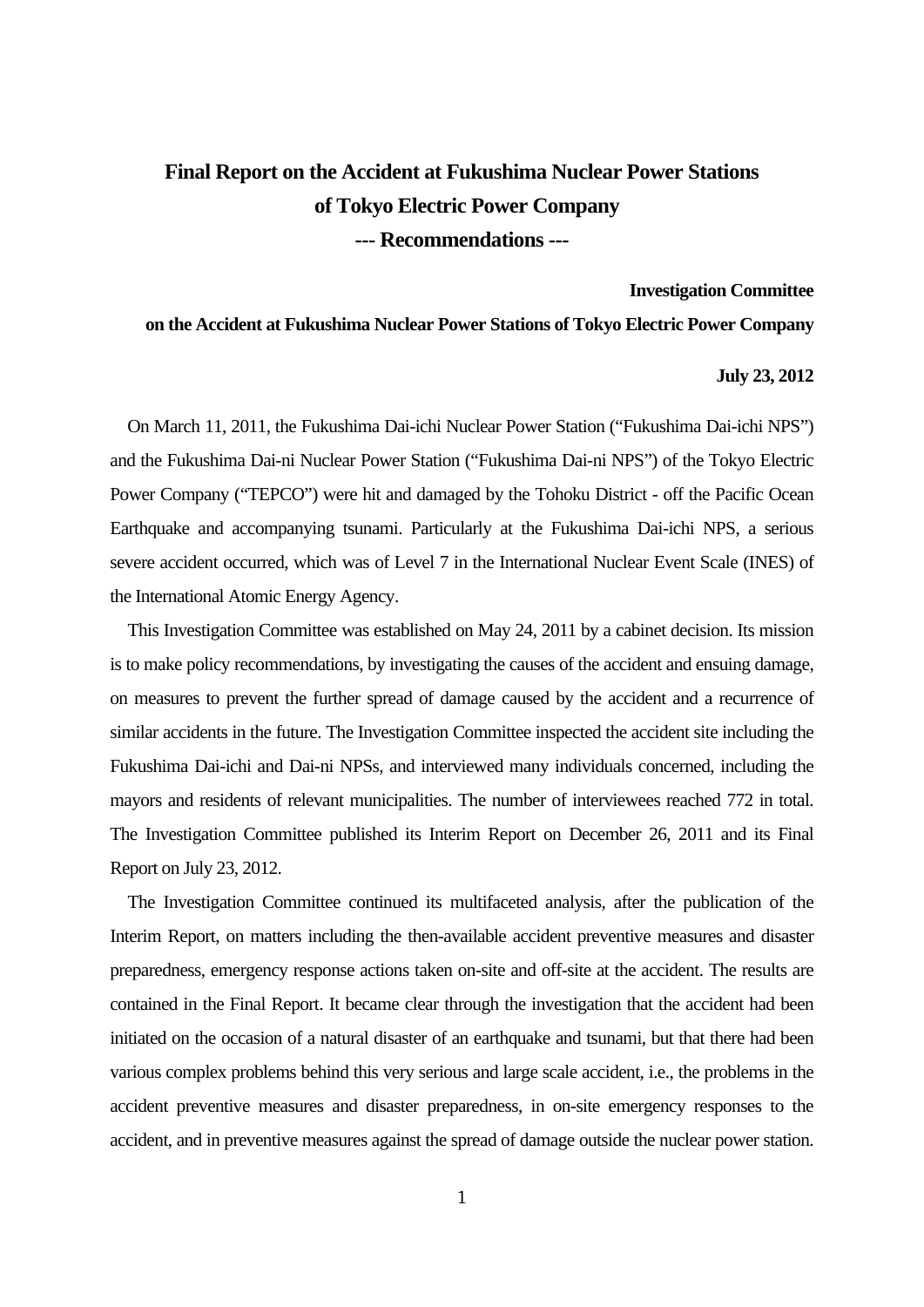Examples are: the then-available accident preventive measures and disaster preparedness of TEPCO and the Nuclear Industry and Safety Agency ("NISA") were insufficient against tsunami and severe accidents; the preparedness for a large-scale complex disaster was insufficient; and they were unprepared for the release of a large amount of radioactive materials into the environment caused by a containment failure. Inadequate TEPCO emergency responses to the accident at the site were also identified. Furthermore, in the preventive measures against the spread of damage taken by the central and local governments, problems were identified which lacked consideration to the victims, such as the radiation monitoring operation, the utilization of the System for Prediction of Environmental Emergency Dose Information (SPEEDI), evacuation instructions to the residents, responses to the people's radiation exposure, or the provision of information to the nation and outside the country. In addition, problems of the crisis management system of the government came to light, too.

The investigation thus far has suggested that radical strengthening revision be required of the measures for preventing a recurrence of a grave accident at the nuclear power station, and for limiting/mitigating the spread of damage. In this context, the Investigation Committee has made a number of recommendations in the Final Report (It also reproduces the recommendations made in the Interim Report).

This document excerpts the recommendations which the Investigation Committee made in the Final Report. The Investigation Committee believes that the realization of these recommendations be useful and important for preventing a recurrence of a nuclear disaster and mitigating its damage. The central and local governments concerned, nuclear operators and other relevant organizations are strongly urged to incorporate and act upon these recommendations in their safety measures and disaster preparedness.

The English version of the Interim Report of the Investigation Committee and its Executive Summary is available on the Committee's website (http://icanps.go.jp/eng/). The English version of the Final Report and its Executive Summary will also be uploaded shortly.

- (1) Recommendations for a basic stance for safety measures and disaster preparedness
	- Recommendations for disaster preparedness in light of complex disasters in mind (Final Report VI. 2. (2))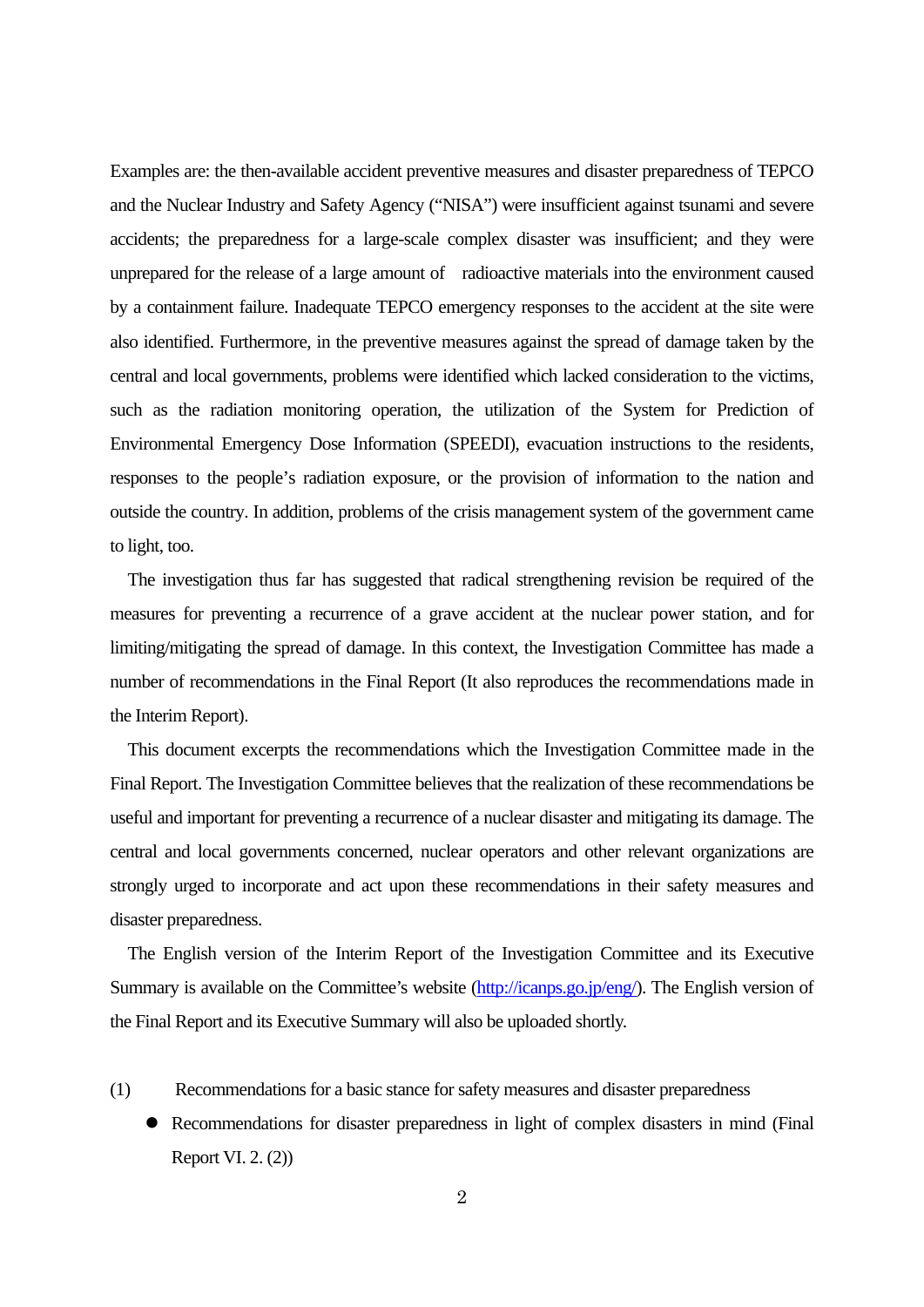When reviewing the existing safety measures at nuclear power stations, risks of a large scale complex disaster should be sufficiently considered in disaster preparedness.

- Recommendations for changing an attitude to see risks (Final Report VI. 2. (3))
	- i. It is necessary to humbly face the reality of natural threats, diastrophism and other natural disasters, which are sizable in scale and time, keeping in mind that Japan has often had them in its long history.
	- ii. Risk reduction should be tackled in a drastically different approach. In the government as well as in private entities, a new approach to safety measures and disaster preparedness should be established for a disaster which potentially brings about serious damage in broad areas like a gigantic tsunami or the severe accident at the Fukushima Nuclear Power Station, regardless of its probability of occurrence.
	- iii. An institutional framework is needed to ensure continued in-depth examination of "residual risks" or "remaining issues" without leaving them behind beyond the predetermined safety measures and disaster preparedness.
- Recommendations for "deficiency analyses from the disaster victims' standpoint" (Final Report VI. 2. (4))

An accident at a nuclear power station has risks to bring about damage in vast areas. Nuclear operators on one hand, nuclear regulators on the other, should establish a systematic activity to identify all risk potentials from the "disaster victims' standpoint," when designing, constructing and operating such nuclear systems, for ensuring credible nuclear safety including evacuation planning in the local society. Such an approach should be practiced.

Radioactive materials may scatter over vast areas due to an accident at a nuclear power station. The prefecture and local municipalities involved should closely collaborate in building up an effective system through evacuation planning and its drills for minimizing confusion.

- Recommendations for incorporating the latest knowledge in the disaster prevention plan (Final Report VI. 2. (5))
	- i. Scientific knowledge of earthquakes is not sufficient yet. The latest research results should be continually incorporated in disaster preparedness. In other words, a policy/rule concluded at a certain point based on the then-available knowledge should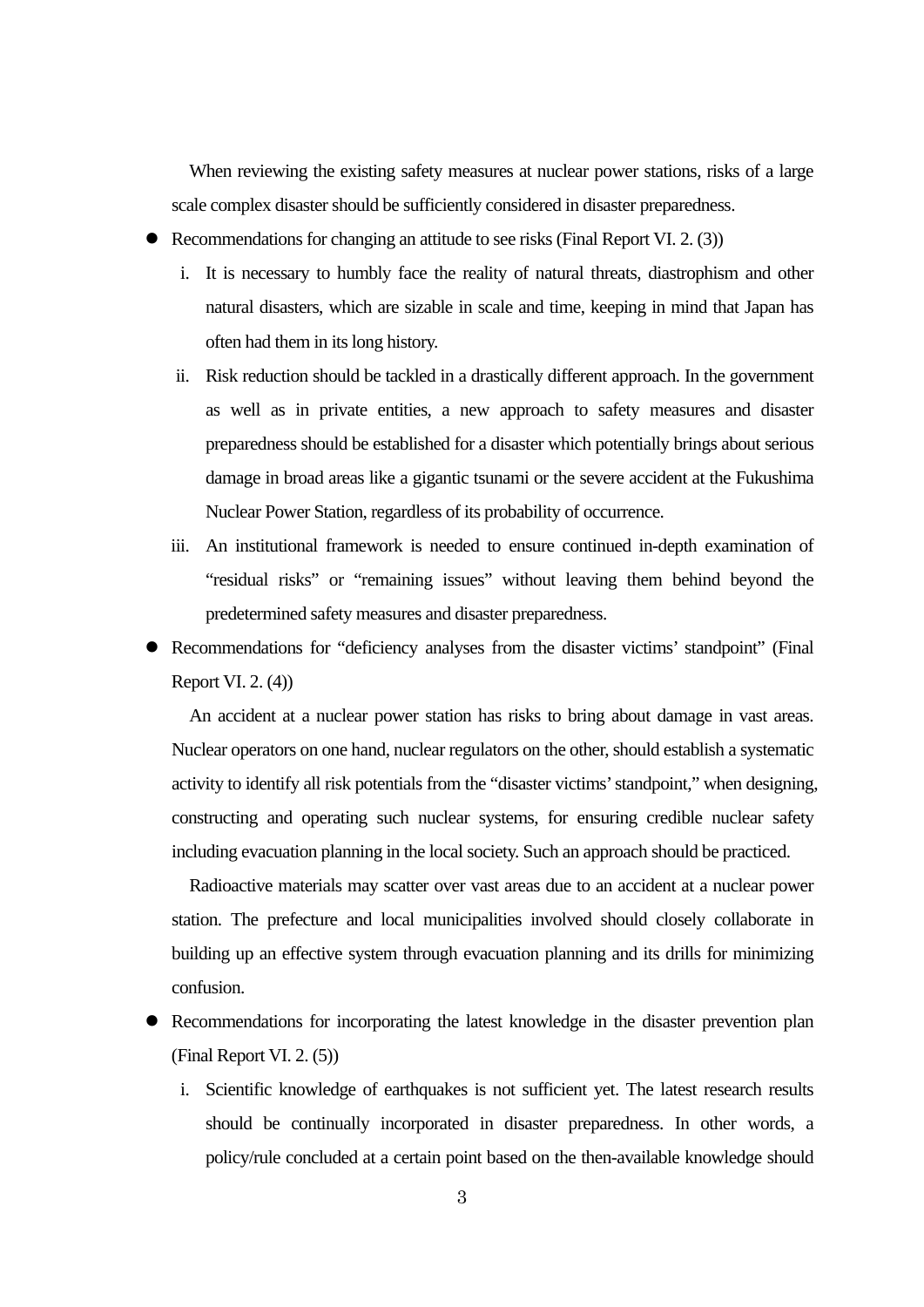be reviewed with flexibility and revised, without groundless procrastination, when new knowledge of earthquakes and tsunami become available.

- ii. If an area is excluded, due to limited financial resources or other reasons, from the areas for strengthening disaster preparedness because of low or unknown probabilities of occurrence, the damage would be extremely serious once a massive earthquake and tsunami hit the area. Administrative bodies should take initiatives of, for instance, launching research projects on earthquake evaluation in specific areas for which some seismologists warn of risks, even if few in number, or which show traces of massive earthquakes and gigantic tsunami (tsunami deposits, for instance) from the remote past; or formulating an innovative disaster prevention plan in full cooperation of public administration, residents and experts through disclosing relevant information.
- iii. Disaster risks in nuclear power plant siting regions should be noted. It was the role of NISA to prepare for nuclear disasters at nuclear power stations. However, the policy of the Central Disaster Management Council has strong relevance to the disaster preparedness at nuclear power stations. The Central Disaster Management Council should duly consider the nuclear power stations, too, in its policy making.
- (2) Recommendations for safety measures regarding nuclear power generation
	- Recommendations for building disaster prevention measures (Final Report VI 2 (1))

Quite a number of issues exist, which need highly specialized nuclear knowledge over a wide range for solving technical and nuclear engineering problems concerning the emergency responses to the accident at TEPCO Fukushima Dai-ichi NPS, and the then-available disaster preparedness by the government, TEPCO and other organizations. These issues should be reviewed and resolved, results being shaped into concrete actions, through competent knowledge by stakeholders in nuclear power generation. In doing so, they should sincerely take into consideration the recommendations the Investigation Committee has made and they should do so with accountability to society for its process and results.

 Recommendations for the necessity of comprehensive risk analysis (Final Report VI. 2. (4) a. (b))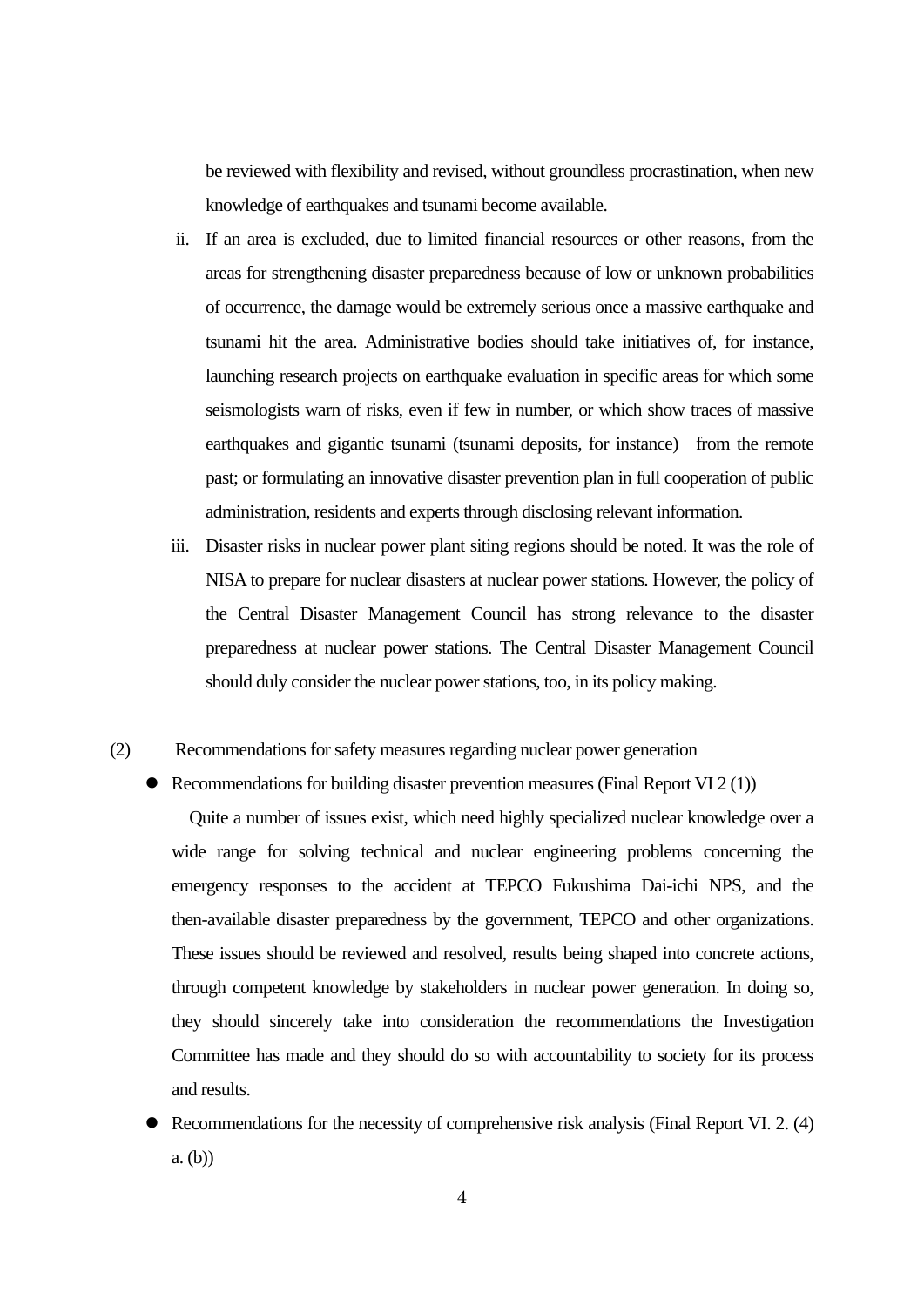Nuclear facilities are installed in a natural environment, which is really diversified. Nuclear operators should conduct comprehensive risk analysis encompassing the characteristics of the natural environment including the external events, not only earthquakes and their accompanying events but also other events such as flooding, volcanic activities or fires, even if their probabilities of occurrence are not high, as well as the internal events having been considered in the existing analysis. Nuclear regulators should check the operators' analysis. Nuclear operators should actively utilize currently available methods in their analyses of such external events, even if the Probabilistic Safety Assessment (PSA) approach is not firmly established for them. The government should consider support to promote relevant research programs for such initiatives.

Recommendations for severe accident management (Final Report VI. 1. (4) a. (c))

In order to ensure maintaining nuclear safety at nuclear power stations, vulnerability of individual facilities for a wide range of characteristics of various internal and external events should be identified by comprehensive safety analysis, and appropriate measures (severe accident management) against such vulnerability should be examined and placed in shape, assuming a situation in which the core may have serious damage by an accident far exceeding the design basis. The effectiveness of such severe accident management should be evaluated through the PSA or other means.

#### (3) Recommendations for nuclear disaster response systems

 Recommendations for reforming the crisis management system for a nuclear disaster (Final Report VI. 2. (6))

Learning from the experience as a result of the accident at the Fukushima Dai-ichi NPS, the crisis management system for a nuclear disaster should be urgently reformed, in which the nuclear emergency response manual should be revised assuming an occurrence of a complex disaster combining an earthquake/tsunami disaster and a nuclear accident. In its reforming process, the strengthening of response capabilities of off-site centers, which are supposed to serve as the base for response during a nuclear emergency (hereafter simply referred to as "off-site centers"), is needed. In addition, it is also required to build a crisis management system by examining how to respond to a situation which a Local Nuclear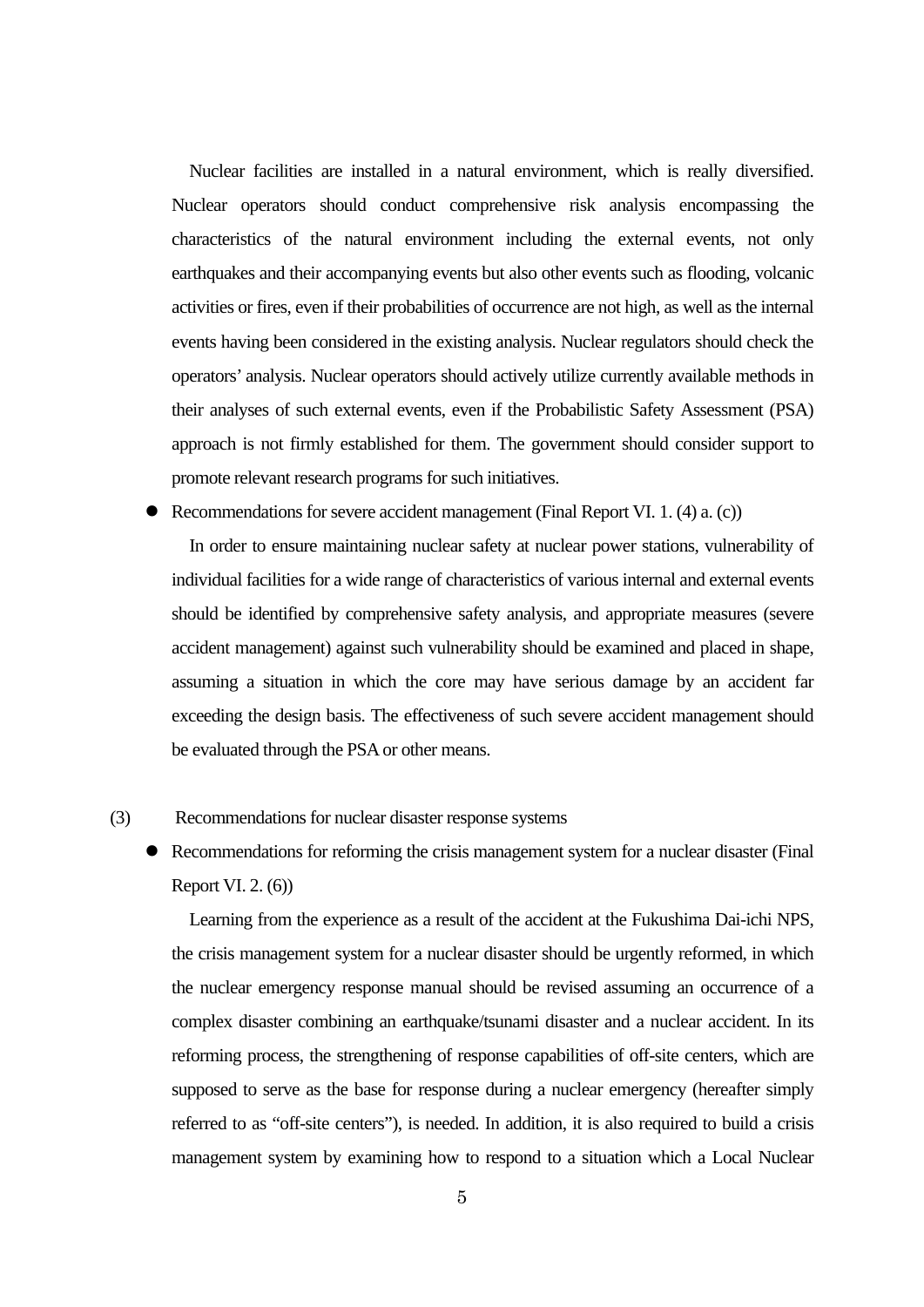Emergency Response Headquarters cannot handle by convening personnel from relevant emergency responsebodies.

 Recommendations for the nuclear emergency response headquarters (Final Report VI. 2. b. (a))

The emergency response headquarters should, in general, be located close to the accident site where the relevant information is easy to obtain in a nuclear emergency, and the activities at the accident site are easy to grasp. To promptly collect accurate information is, needless to say, the fundamental principle in a nuclear emergency. The government emergency response headquarters should be set up in a way which enables the government people access to the necessary information while staying in government facilities like the Prime Minister's Office, without moving to the nuclear operator's head office.

Recommendations for off-site centers (Interim Report VII. 3. (1) a.)

The Government should take prompt actions to ensure that off-site centers are able to maintain their functions even during a major disaster, learning from the fact that the Off-site Center (in Fukushima) became unusable because the risks of radioactive contamination had not been adequately considered beforehand.

 Recommendations for the roles of the prefectural government in nuclear emergency responses (Final Report VI. 1. (2) c.)

In a nuclear disaster, the prefectural government should take a responsible role in front, because the damage can extend to a regional size. The nuclear disaster prevention plan should take this point into account.

- (4) Recommendations for damage prevention and mitigation
	- Recommendations for the provision of information and risk communication (Final Report VI. 2. (7))

It is necessary to build mutual trust between the public and the government and to provide relevant information in an emergency while avoiding societal confusion and mistrust. To this end, a risk communication approach on risks and opinion exchanges thereupon should be adopted for a consensus building among all stakeholders based on mutual trust. The government should examine, by institutionalizing an appropriate body,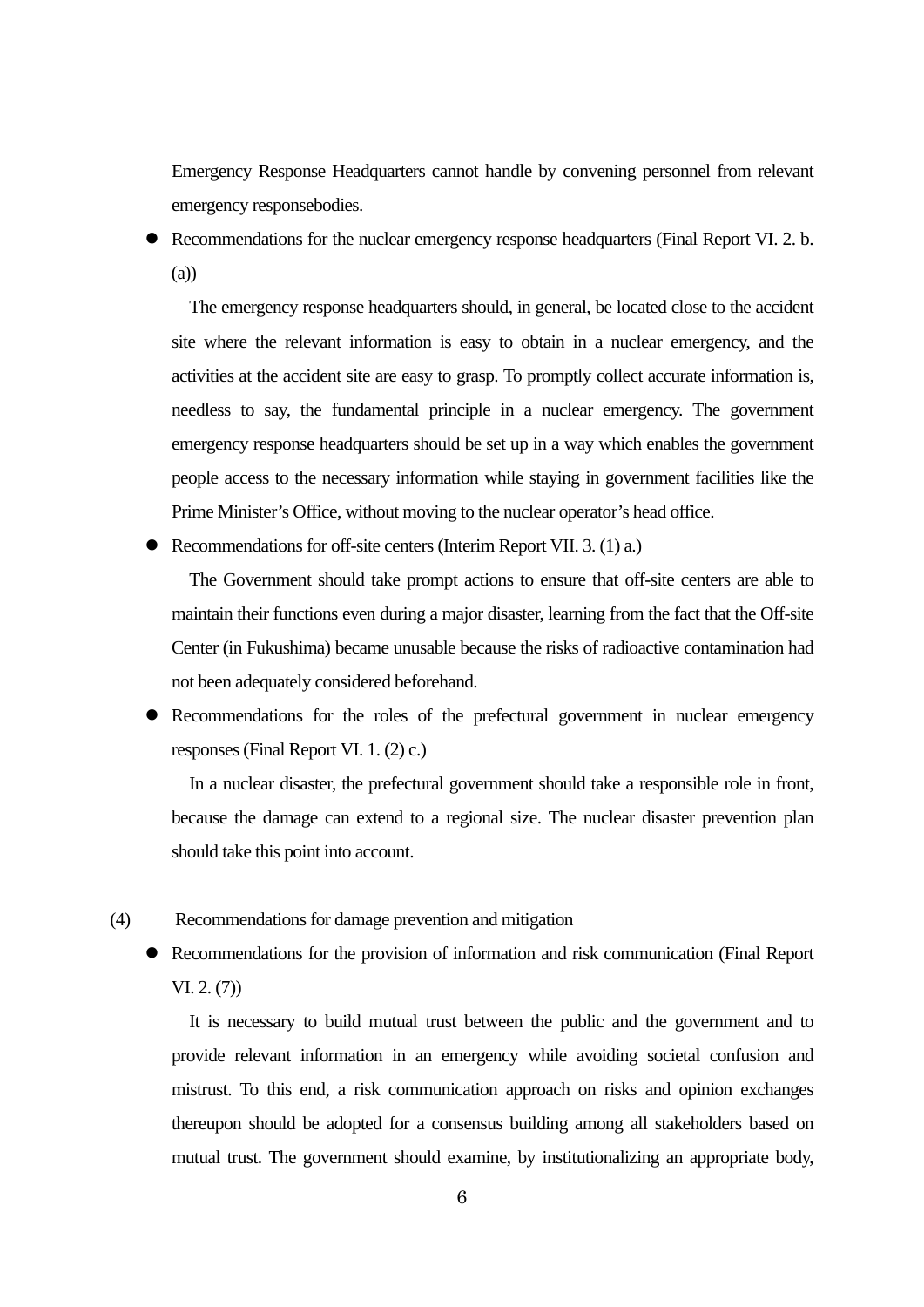how to provide relevant information in an emergency to the public, promptly, accurately, and in an easily understandable as well as clear-cut (not misleading) manner. Inappropriate provision of information can lead to unnecessary fear among the nation. Therefore, an expert on crisis communication may be assigned for providing appropriate suggestions to the cabinet secretary responsible for information provision to the public in an emergency.

- Recommendations for improving radiation monitoring operations (Interim Report VII. 5. (2) d.)
	- i. To ensure that the monitoring system does not fail at critical moments, and to ensure the collection of data and other functions, the system should be designed against various possible events, including not only an earthquake but also a tsunami, storm surge, flood, sediment disasters, volcanic eruptions and gale force winds. Measures should be taken to prevent the system from functional failures even in a complex disaster simultaneously involving two or more such events. Furthermore, measures should be developed to facilitate the relocation of monitoring vehicles and their patrols even in a situation where an earthquake has damaged roads.
	- ii. Training sessions and other learning opportunities should be enhanced to raise awareness of the functions and importance of the monitoring system among competent authorities and personnel.
- Recommendations for the SPEEDI system (Interim Report VII. 5. (3) c.)

In order to protect the lives and dignity of residents caught up in a disaster, and to prevent the spread of harm from the disaster, measures should be developed to improve operational guidelines of the SPEEDI system so that crucial information on radiation dose rates is provided promptly in a manner acceptable to the people. Measures, including hardware and infrastructure-related measures should be developed and implemented to ensure that SPEEDI functions remain operable even during a complex disaster.

- Recommendations for evacuation procedures of residents (Items i. to iv. in Interim Report VII. 5. (4) c. and item v. in Final Report VI. 1. (4) b.)
	- i. Activities to raise public awareness in daily lives are needed to provide residents with basic, practical knowledge of how radioactive substances are released during a major nuclear accident, how they are dispersed by wind and other agents, and how they fall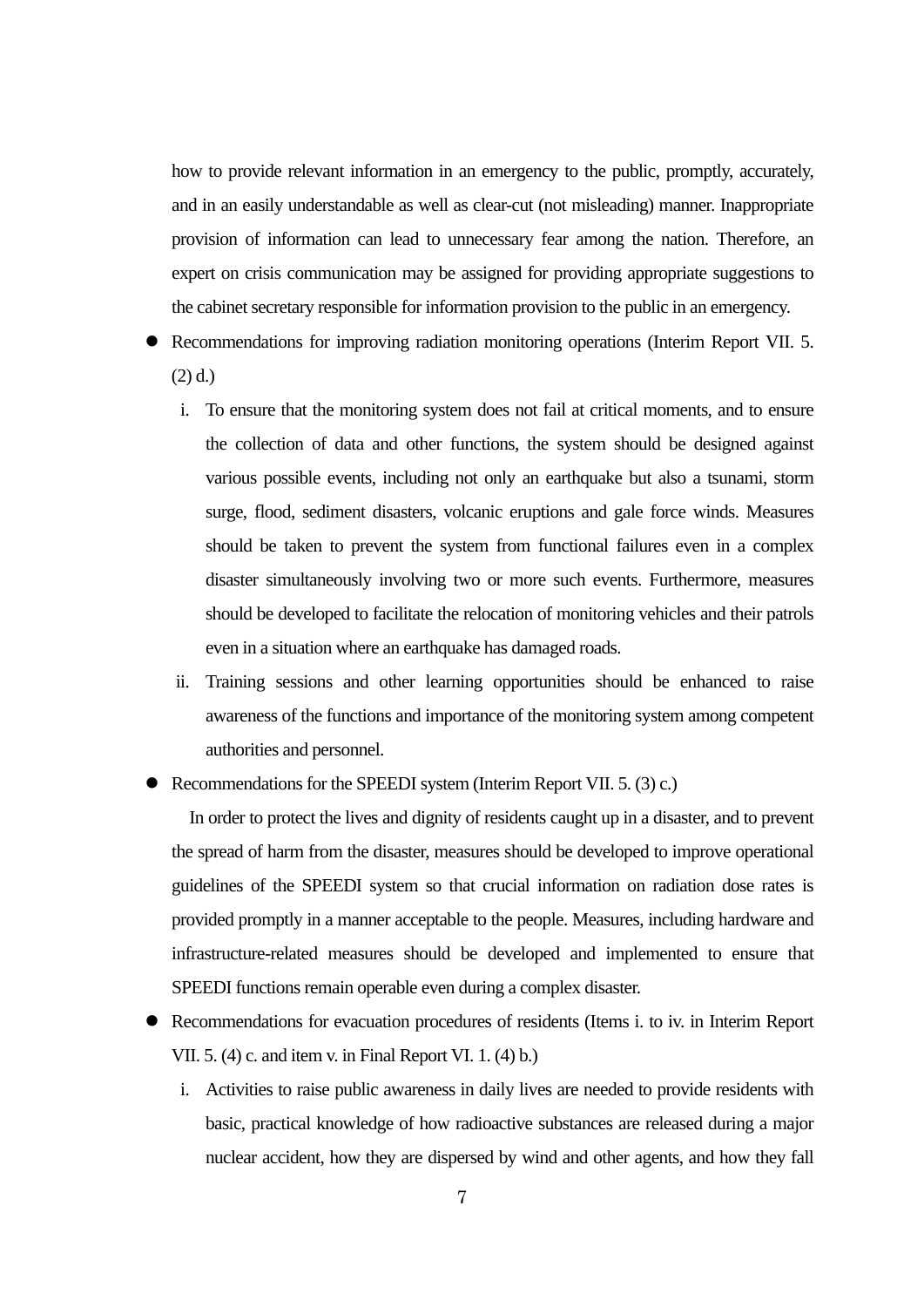back to the ground, as well as knowledge of howthe exposure to radiation can affect human health.

- ii. Local government bodies need to prepare evacuation readiness plans that take into account the exceptionally grave nature of a nuclear accident, periodically conduct evacuation drills in a realistic circumstance, and take steps to promote the earnest participation of residents in those drills.
- iii. It is necessary to complete, during normal times, readiness preparations, such as drafting detailed plans for ensuring means of transportation, traffic control, securing evacuation sites in outlying areas, and securing water and food supplies at the evacuation site, taking into consideration the situation that the evacuees may number in the thousands to over a hundred thousand . It is especially important to develop measures that support the evacuation of the disadvantaged, such as seriously ill or disabled people in medical institutions, homes for the aged, social welfare facilities, or in their own homes.
- iv. The above types of measures should not be left up to the local municipal governments, but need in addition to involve the active participation of the prefectural and national governments in designing and operating an evacuation plan and a disaster prevention plan, in consideration of the situation that a nuclear emergency would affect a large area.
- v. The existing Emergency Planning Zone (EPZ) had been set before the accident on the basic assumption of 8 to 10 km from a nuclear power station, so that the situation could be well dealt with even in an incident far exceeding a hypothetical accident. However, the accident has shown the need to reconsider what accidents to assume and how to designate evacuation areas. Furthermore, the roles of the government in a nuclear emergency are so large that the government responses should not be limited to those areas outside nuclear site boundaries such as the residents' evacuation. It should also be considered what the government should do to cooperate or support the nuclear operator in a nuclear emergency, in consultation with the operator.
- $\bullet$  Recommendations for administering stable iodine tablets (Final Report VI. 1. (3) e. (c)) In the existing emergency preparedness, administration of stable iodine tablets is, in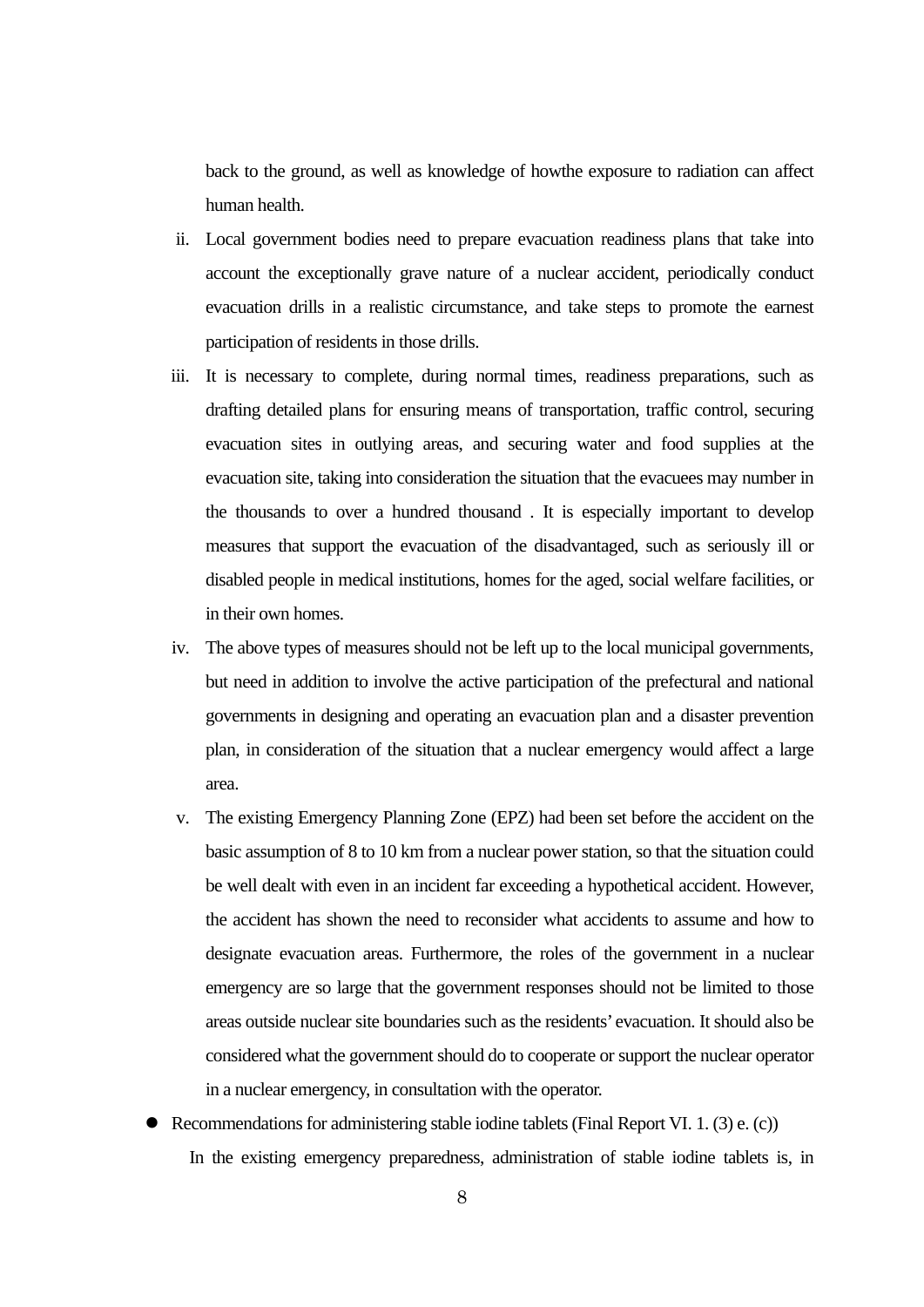principle, subject to the judgment of the government NERHQ. A system which allows local municipalities to independently administer the tablets should be reconsidered, and so is the appropriateness to distribute them in advance to the residents as a precaution.

 Recommendations for radiation emergency medical care institutions (Final Report VI. 1. (3) e. (f))

A considerable number of medical facilities for initial radiation emergency medical treatment should be located in the area which is not likely to be included in an evacuation designated area, so that radiation emergency medical care could be provided even in a severe accident like the accident at Fukushima Dai-ichi NPS. Those medical facilities should not be concentrated in the area close to the nuclear power station. At the same time, such medical care systems in a nuclear emergency would need to be coordinated for collaborating over a wide area across the prefectural borders.

 Recommendations for public understanding of radiation effects (Final Report VI. 1. (3) e. (g))

As many opportunities as possible should be institutionalized for the public to get knowledge and deepen their understanding of radiation. By doing so, the individuals should be able to judge the radiation risks based on correct information; in other words, they would be freed from unnecessary fears about, or from underestimating, the radiation risks because of the lack of information.

 Recommendations for information sharing with, and receiving support from, overseas (Final Report VI. 1. (3) g. (a), (b))

Provision of information to overseas countries is equally important as to the Japanese public, especially to neighboring countries or those countries which have many of their nationals residing in Japan. Active and polite responses should be in place for prompt and accurate provision of relevant information with due consideration to language barriers.

International support in a nuclear emergency should be accepted and received as early as possible, when offered, for international comity and for urgently meeting national needs. To avoid confusion and inappropriateness experienced in the early stages at the time of the accident in Fukushima, operation manuals of competent ministries, nuclear operator emergency management operation plans and other relevant materials should prescribe how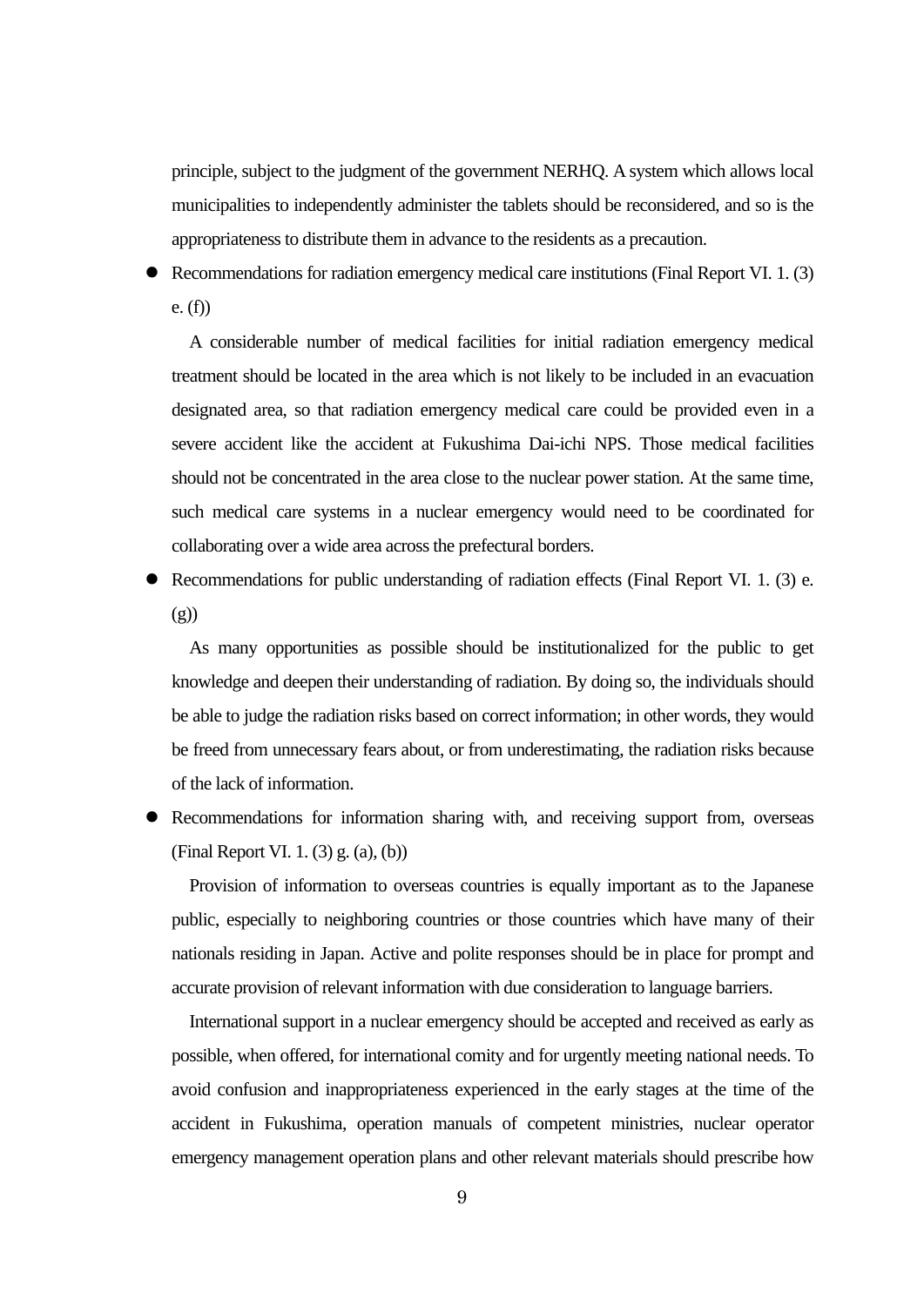to respond to such international support.

- (5) Recommendations for harmonization with international practices
	- Recommendations for harmonization with international practices such as the IAEA safety standards (Final Report VI. 1. (7))

It is necessary to keep the national regulation qualities constantly updated in line with the nuclear knowledge accumulation and technological development in the international and national community. To this end, continuous efforts are needed to keep the national regulatory guides newest and best while monitoring international standards, such as those at the IAEA. Lessons on nuclear safety should be extracted from the accident, and those lessons and relevant knowledge should be provided to the international community so that they could contribute to the prevention of similar accidents, not only in our country but also in other countries. In the process of revising national regulatory guides, international contribution should be pursued by making efforts to propose them to incorporate into the IAEA standards etc., if they turn out to be effective and useful as international standards.

## (6) Recommendations for relevant organizations

- Recommendations for the nuclear safety regulating body.
	- **i.** The need for independence and transparency (Interim Report VII. 8. (2) a.)

An organization with regulatory oversight over nuclear safety must be able to make decisions effectively and independently, and must be able to function separately from any organization that could unduly influence its decision-making process. The new nuclear safety regulatory organization should therefore be granted independence and should maintain transparency.

The new nuclear safety regulatory organization must be granted the authority, financial resources and personnel it needs to function autonomously as an entity concerned with nuclear safety and should also be given the responsibility of explaining nuclear safety issues to the Japanese people.

ii. Organizational preparedness for swift and effective emergency response (Interim Report VII. 8. (2) b.)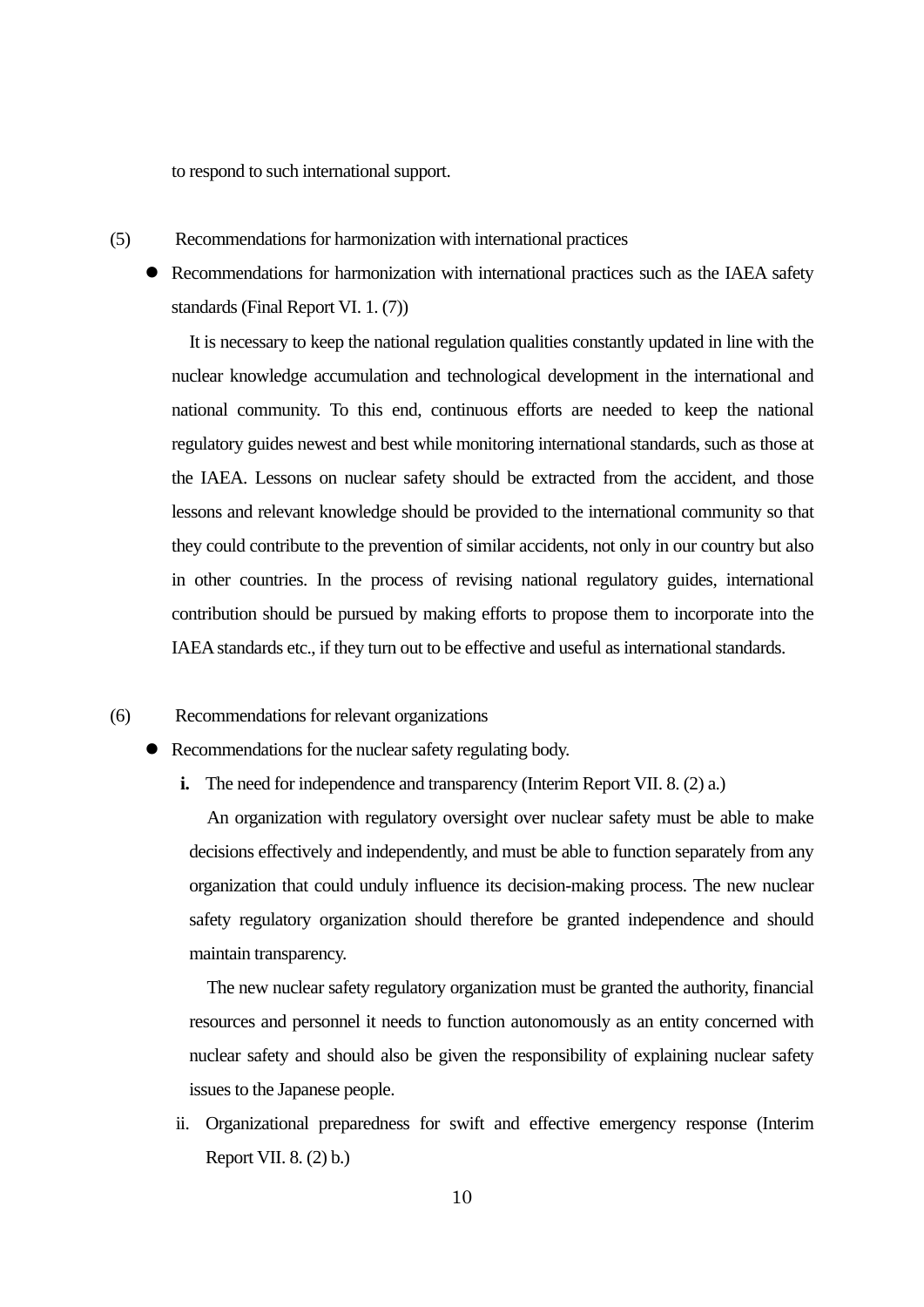In light of the serious impact of a nuclear disaster on the nation, the nuclear safety regulatory organization, which would play a key role in disaster response, should, during normal times, work out a disaster prevention plan and implement emergency response drills to facilitate rapid response if a disaster occurs. Furthermore it should foster the specialized skills to provide individuals and organizations responsible for emergency response with expert advice and guidance, and should foster as well the management potential to utilize organizational resources effectively and efficiently.

In addition, the nuclear safety regulatory organization must be well aware that its role is to respond responsibly to crises. It should beforehand prepare systems that can deal with a major disaster if it occurs, and develop partnerships with relevant government ministries and agencies and with relevant local governing bodies to create mechanisms for cross-organizational response, with the role of the nuclear safety regulatory organization clearly demarcated.

iii. Recognition of its role as a provider of disaster-related information to Japan and the world (Interim Report VII. 8. (2) c.)

The new nuclear safety regulatory organization must be fully conscious that the way it provides information is a matter of great importance, and must also, during normal times, establish an organizational framework that enables it to provide information in a timely and appropriate manner during an emergency.

iv. Development of competent human resources and specialized expertise (Interim Report VII. 8. (2) d.)

The new nuclear safety regulatory organization should consider establishing a personnel management and planning regime that encourages personnel to develop lifetime careers. For example, it should offer improved working conditions to attract competent human resources with excellent specialized expertise, expand opportunities for personnel to undergo long-term and practical training, and promote personnel interaction with other administrative bodies and with research institutions, including those involved in nuclear energy and radiation.

v. Efforts to collect information and acquire scientific knowledge (Interim Report VII. 8. (2) e.)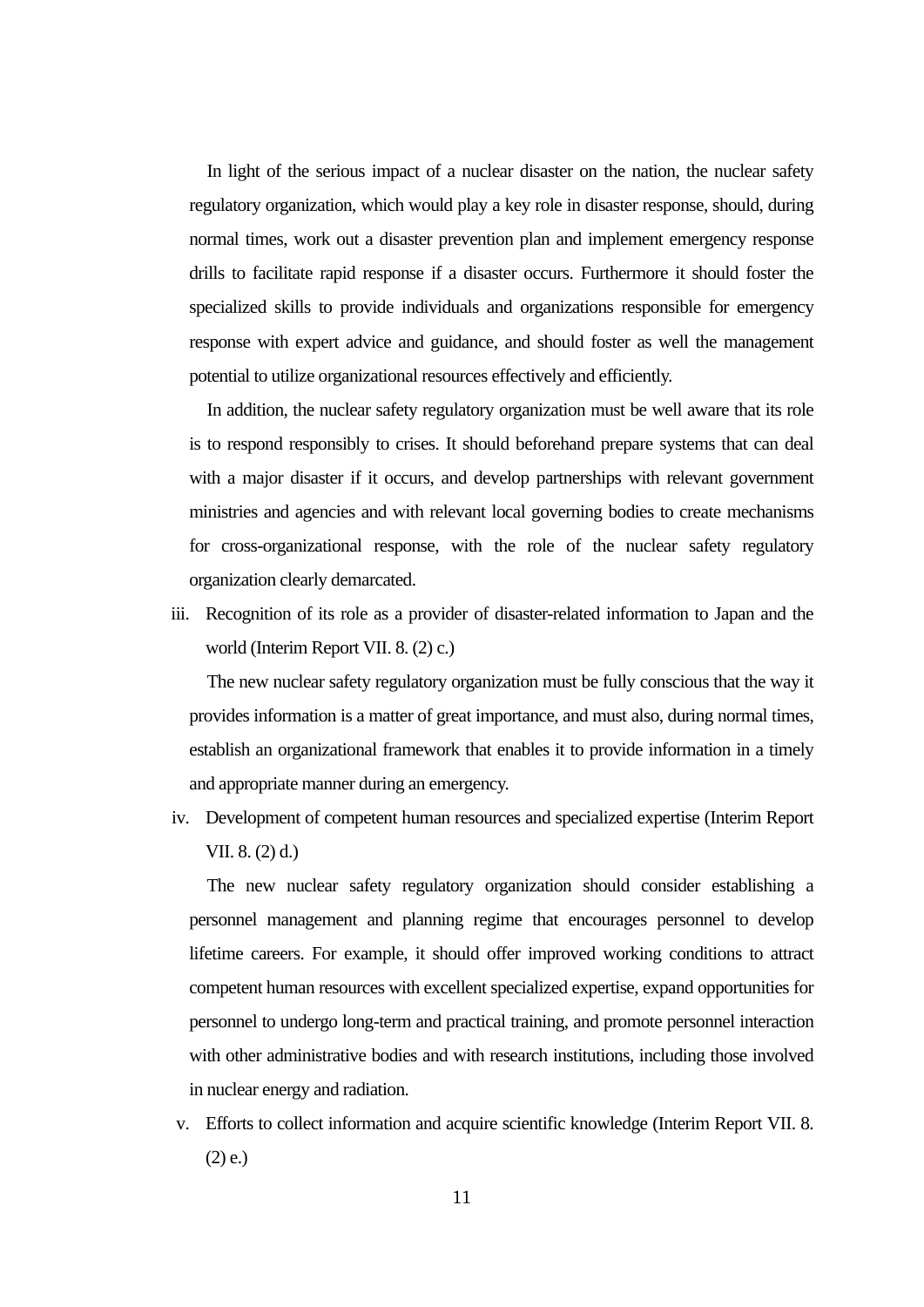The new nuclear safety regulatory organization to be established should keep abreast of trends embraced by academic bodies and journals in the field (including those in foreign countries) and by regulatory bodies in other countries, in order to continue acquiring knowledge that will contribute to its regulatory activities. It must also understand the implications of that knowledge, systematically share and sufficiently utilize such knowledge, and resulting outcomes should be archived and continually utilized as an organization.

vi. Active relationship with international organizations and regulatory bodies of other countries (Final Report VI. 1. (5))

The fixed number of personnel at a government administrative organization is a collective issue of the all administrative organizations, and not limited to an issue of NISA, etc. But that of the new regulatory body should be duly considered, because of the importance of nuclear safety. The new regulatory body should secure its personnel, should establish an organizational system competent for international contribution, and develop human resources who can take a role in personnel interaction with international organizations or regulatory bodies of other countries.

vii. Strengthening of the regulatory body (Final Report VI. 1. (5))

In order to ensure nuclear power safety, responses to individual problems encountered are not sufficient. Continuous efforts are needed to keep national regulatory guides updated at their newest and best qualities, with consideration to international trends of safety regulations and nuclear security, not only to the latest scientific knowledge in the country and overseas. Considering that the impact of a nuclear disaster on society can be sizable, emergency preparedness should be fully established during normal times by formulating a disaster prevention plan or by conducting nuclear emergency response drills so that effective and prompt responses could be taken in an emergency. The regulatory organization should foster the specialized skills to provide individuals and organizations responsible for emergency response with expert advice and guidance and should also foster the management potential to utilize organizational resources effectively and efficiently. Appropriate size of budget and human resources should be duly examined.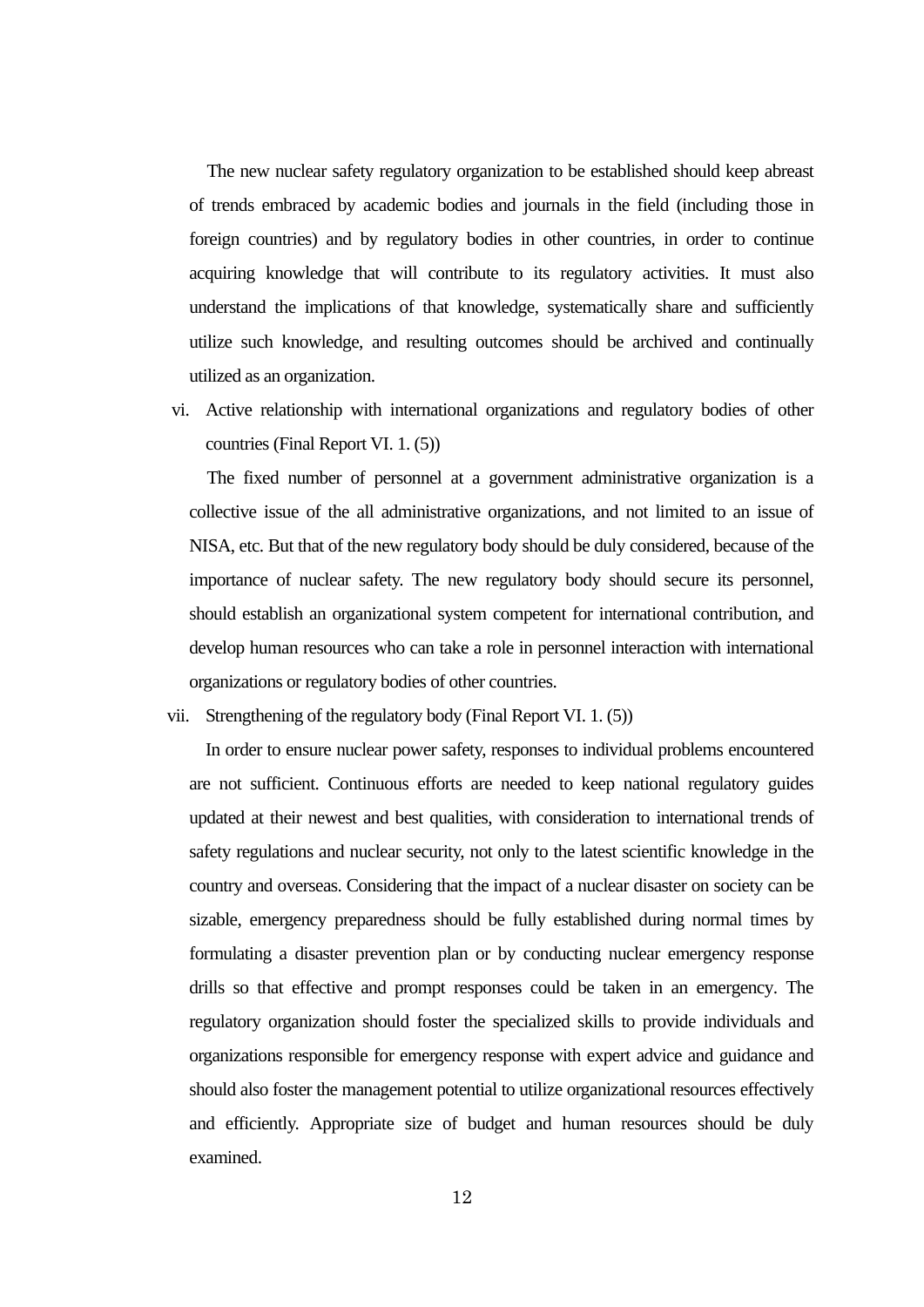### Recommendations for TEPCO (Final Report VI. 6. e.)

TEPCO bears critical responsibilities to society as a nuclear operator primarily responsible for nuclear power plant safety. Nevertheless, TEPCO was not sufficiently prepared for such an accident, that natural disasters including tsunami may lead to large-scale core damage. Furthermore, TEPCO had not taken adequate preparedness for tsunami risks beyond design basis at the Fukushima Dai-ichi NPS. The accident showed quite a number of problems with TEPCO such as insufficient capability in organizational crisis management; hierarchical organization structure being problematic in emergency responses; insufficient education and training assuming severe accident situations; and apparently no great enthusiasm for identifying accident causes. TEPCO should receive with sincerity the problems which the Investigation Committee raised and should make further efforts for solving these problems and building higher level safety culture on a corporate-wide basis.

#### Recommendations for rebuilding safety culture (Final Report VI. 2. (8))

Well established safety culture is vitally important to people's lives in the nuclear power industry, which may cause serious situations once an accident occurs. In view of the reality that safety culture was not necessarily established in our country, the Investigation Committee would strongly require rebuilding safety culture of practically every stakeholder in nuclear power generation such as nuclear operators, regulators, relevant institutions, and government advisory bodies.

#### (7) Recommendations for continued investigation of accident causes and damage

Recommendations for continued investigation of accident cause (Final Report VI. 2. (9) a.)

The government, nuclear operators, nuclear plant manufacturers, research institutions, academies, all such stakeholders (relevant organizations) involved in nuclear power generation should take active roles in investigating the accident and in fact analyses, and continue, in their respective capacities, their comprehensive and thorough investigations of the remaining unresolved problems. The government, in particular, should not conclude its investigations of the Fukushima nuclear accident at the time when this Investigation Committee or the Fukushima Nuclear Accident Independent Investigation Commission